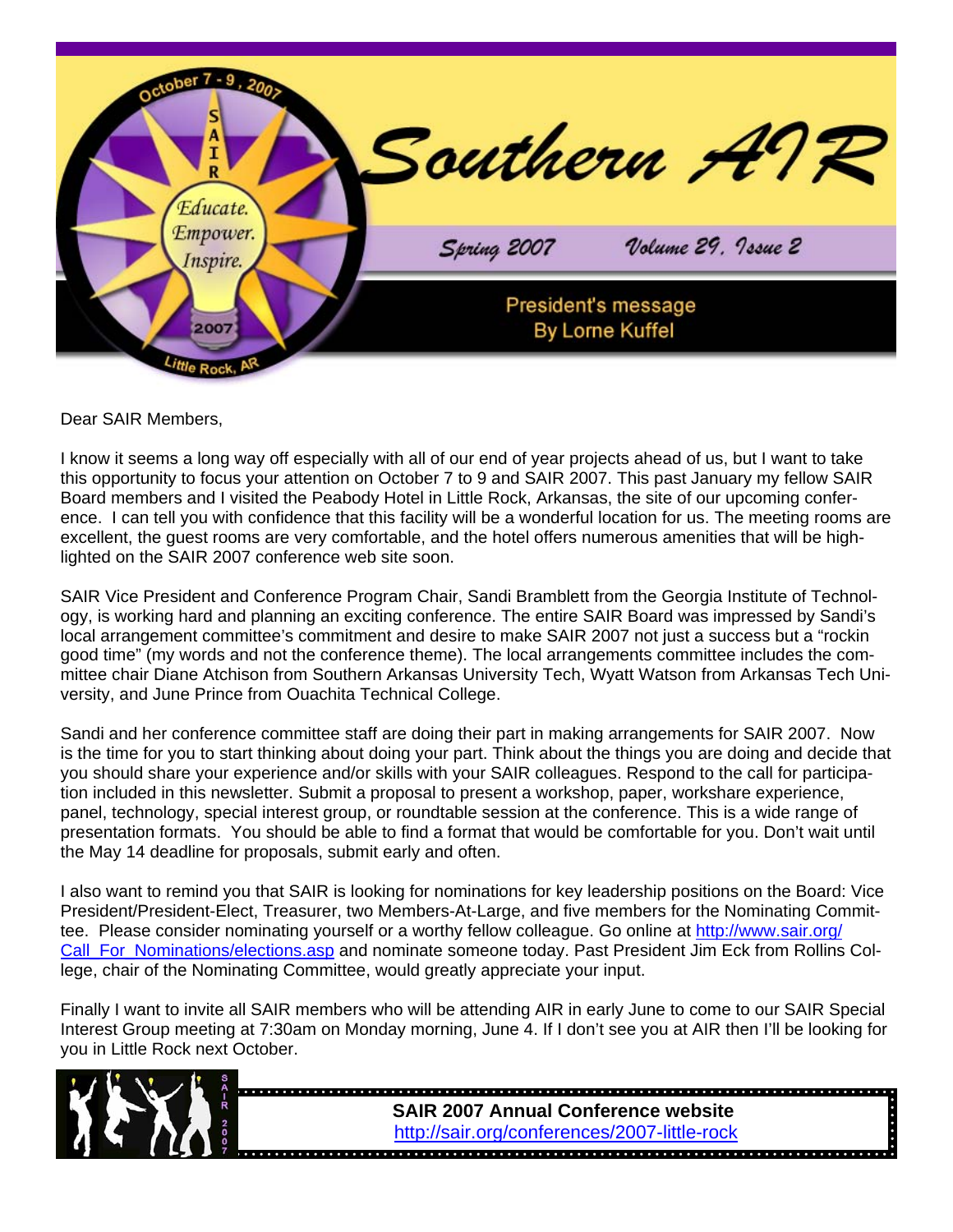**SAIR** The Southern Association for Institutional Research

### <http://www.sair.org>

**President**  Lorne Kuffel The College of William and Mary

**Vice President**  Sandi Bramblett Georgia Institute of Technology

**Secretary**  Cathy Tanner The University of Alabama at Birmingham

> **Treasurer**  Bernie Braun Louisiana State University

> > **Past President**  Jim Eck Rollins College

#### **Members-at-Large**

Jon Acker The University of Alabama

Michelle Hall Southeastern Louisiana University

> Mary Harrington University of Mississippi

> > Kathleen Morley Baylor University

Communication Specialist Darla Fletcher, Arkansas State University

Please submit materials for the next issue of Southern AIR to [darlafletch@yahoo.com](mailto:darlafletch@yahoo.com) by **August 1, 2007**.

Page 2

 $\blacksquare$ п  $\blacksquare$ **Kansas City, Missouri** 47th Annual Forun June 2 - 6, 2007

2007 Annual Forum June 2-6 in Kansas City, Missouri

Choice/Chance: Driving Change in Higher Education

Higher education, long recognized as a leader in the creation and dissemination of knowledge and its innovative application, is now challenged by its own success to remain competitive, to remain creative, to be accountable, and to be responsive to emerging public demands. Successfully meeting these expectations means change. Change that at times is driven by choice motivated to reinvent the institution, and at other times, by chance and the desire to minimize its risk or capitalize on its opportunity. Institutional research is often called to inform decisions and changeproducing actions.

Are you ready to meet the demands ahead? Join your colleagues on the IR team at the 2007 Forum, re-stock your IR toolbox, share successes and lessons learned, refuel for the year ahead and prepare to keep pace as Choice and Chance Drive Change in Higher Education.

Visit the AIR website a[t http://airweb.org](http://airweb.org) 

## goodendoodendoodendoodendoodendoodendoodendoodendoodendood SAIR Welcomes Newcomers with Special Events

The SAIR Planning Committee invites all Newcomers to what promises to be an exciting time at this year's SAIR Conference in Little Rock, Arkansas. We are planning two events just for Newcomers. One is the Newcomers' workshop where you will find out what Institutional Researchers actually do and learn about the "fun" projects that may come your way. The second event is the Newcomers' Reception. In a relaxed atmosphere, you will have the opportunity to meet other Newcomers and those of us who have been around quite awhile.

We hope to see you at the workshop and the reception!



http://sair.org/conferences/2007-little-rock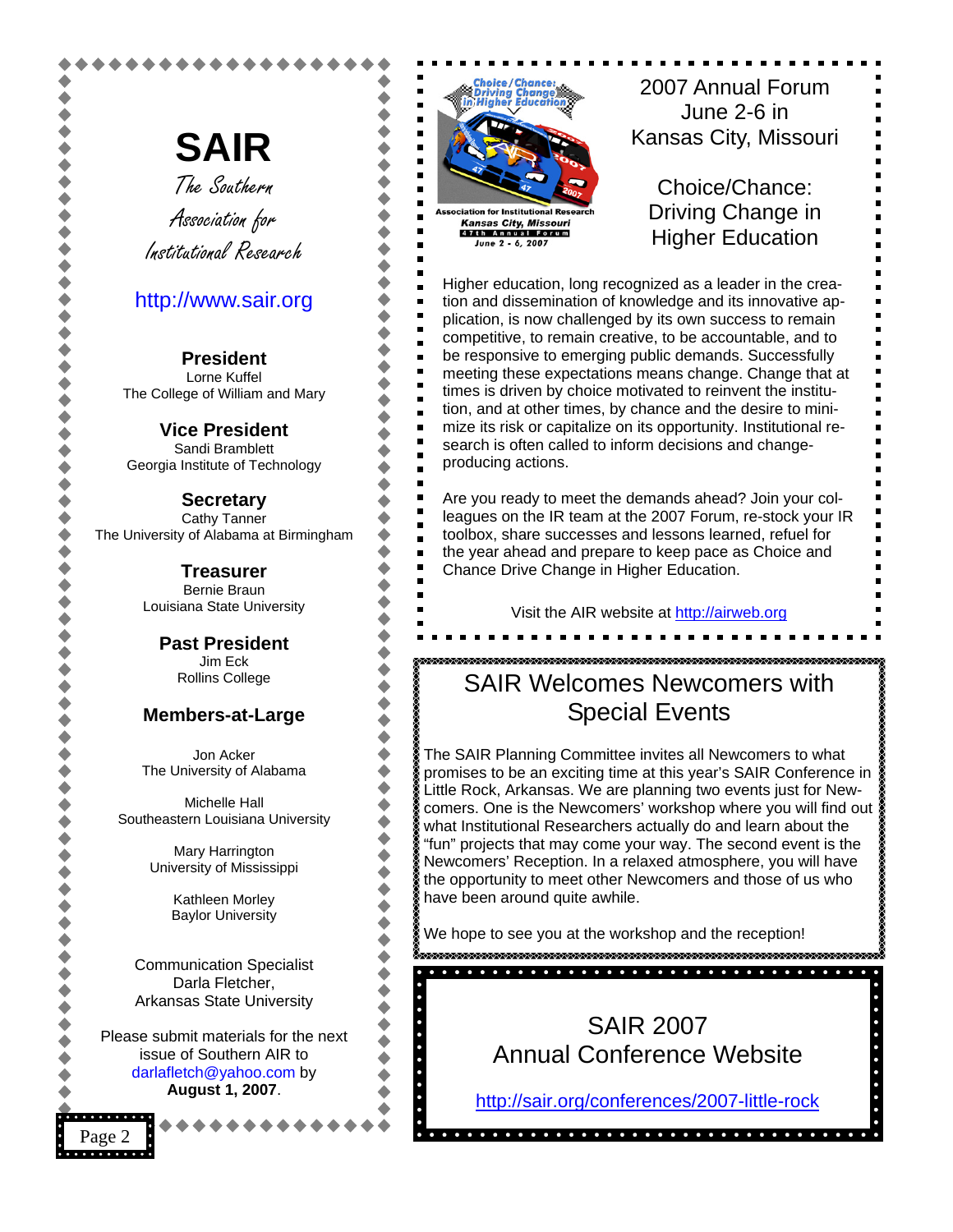

# **SAIR General Information** Little Rock, Arkansas October 7 - 9, 2007 *Educate. Empower. Inspire.*

Vice President / Program Chair's Message By Sandi Bramblett

Dear Colleagues,

 $\bullet$ 

. . . . . . . .

 $\bullet$ 

As institutional research professionals, we educate, empower and inspire. This theme will come alive at the annual SAIR Conference which will be held October 7-9 in Little Rock, Arkansas. The SAIR 2007 Conference Steering Committee met on January 20 at the conference site, The Peabody Hotel in Little Rock, Arkansas. The local arrangements committee, led by Diane Atchison treated us to fabulous tours, delicious food, and lots of laughter. It's easy to see why Arkansas (a.k.a. the Natural State) will rock you! The hotel is in the heart of Little Rock on the beautiful Arkansas River. With spectacular views all around, it was easy for the committee to envision a grand time for all SAIR members. One board member even noted that the hotel is one of the nicest places SAIR has ever visited! On Friday night, we hopped on the trolley to North Little Rock for a wonderful dinner at Ristorante Capeo. On Saturday, we toured the hotel facilities and ventured out to the Clinton Library where the Arkansas Institutional Research Officers (AIRO) group will host the Monday night event in October. We toured the museum, ate lunch and enjoyed a wonderful afternoon on the town. On Saturday night, we ventured out to Cajun's Wharf in Little Rock. After another fabulous dinner, Diane and her fiancé George commandeered our taxi for a tour of Little Rock at night. Even in the rain, it was obvious what a great place Little Rock is. Outside of Little Rock, there are plenty of attractions for you to enjoy from bass fishing to Hot Springs to diamond mining (yes, Arkansas is the home of the only diamond mine in the United States!). You will want to arrive early and stay late! And…don't forget your dancing shoes! You asked for it and we heard you: as part of the Monday night event, a DJ will be on hand to make sure we rock Little Rock!

#### The Conference Web page is available from the SAIR website at<http://sair.org> or

<http://sair.org/conferences/2007-little-rock>. The web page provides important information about the conference and our host state of Arkansas. You may use the site now to reserve a room at The Peabody Little Rock; click "Hotel Information." The rate is a bargain at \$118 per night. Remember SAIR Conference hotels typically sell out, so I encourage you to make your reservations early. Vendors may also use the web site to register for an exhibit table, sponsor conference events, submit corporate presentation sessions, or promote brand awareness by clicking "Vendor Prospectus."

The most critical thing on our "To-Do" list is to get you involved! SAIR is your organization and as such, we need for you to submit a proposal to present your work to your colleagues in October. Please answer the Call for Participation by clicking "Call for Participation" on the site now. As with last year, proposals will only be accepted via the web submission form. The ultimate success of SAIR 2007 depends on the quality of the program and that means we need your good work and effort. The deadline for submitting proposals is May 14, 2007. Please submit proposals that relate to one of the conference tracks including accreditation, assessment, community colleges, institutional research,

*(Continued on page 4)* 

 $\bullet$  $\bullet$ 

 $\bullet$  $\bullet$ 

 $\bullet$  $\bullet$ 

 $\bullet$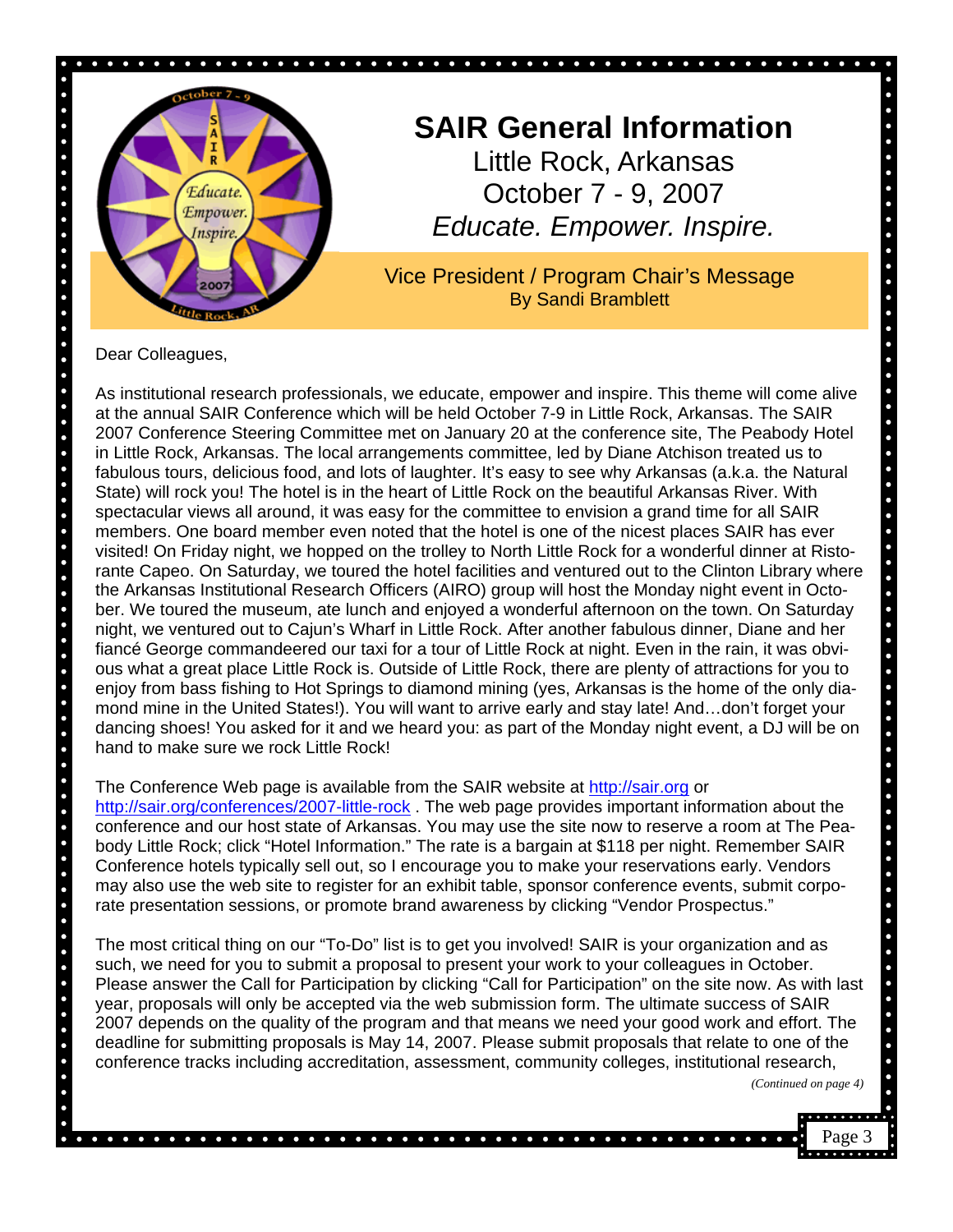*(Continued from page 3)* 

 $\bullet$  $\bullet$  $\bullet$  $\bullet$ 

**. . . . . . . . . . . . . . . . .** .

 $\ddot{\bullet}$ 

 $\bullet$ 

 $\bullet$  $\bullet$ 

 $\bullet$ 

planning, and technology.

Nominations are also being accepted for SAIR Awards. Please consider nominating someone for special recognition through The James Montgomery Outstanding Service Award; the Distinguished Member Award; the Unsung Hero Award; or The Larry Jones Graduate Student Travel Grant. SAIR 2007 Conference Travel Grants will be awarded to 10 members in order to provide professional development opportunities unique to the SAIR conference. Check out the information in this newsletter for more details.

 $\bullet$  $\bullet$  $\bullet$ 

. . . . . . . . . . .

 $\bullet$  $\bullet$ 

 $\ddot{\bullet}$ 

.....

 $\ddot{\phantom{0}}$ 

 $\ddot{\bullet}$ 

. . . . . .

 $\bullet$ 

 $\bullet\hspace{1mm}\bullet\hspace{1mm}\bullet\hspace{1mm}$ 

 $\bullet$  $\bullet$ 

 $\ddot{\bullet}$ 

. . . . .

The conference Registration form and preliminary program will be posted on the conference web page in mid-July. Attendees interested in pre-paying registration may do so by contacting Bernie Braun [\(bbraun@lsu.edu\),](mailto:bbraun@lsu.edu) SAIR Treasurer.

> **Questions?**  Sandi Bramblett, SAIR 2007 Program Chair Georgia Institute of Technology Phone: 404.894.8874 FAX: 404.894.0032 E-Mail[: sandi@gatech.edu](mailto:sandi@gatech.edu)

#### **Sunday Evening Plenary Session Educate! Empower! Inspire!**



The Keynote Address on Sunday evening will be given by Dr. Belle Wheelan, President of the Commission on Colleges of the Southern Association of Colleges and Schools. Her career spans 32 years and includes the roles of faculty member, chief student services officer, campus provost, college president and Secretary of Education. In several of those roles she was the first African American and/or woman to serve in those capacities. Dr. Wheelan attributes her success to hard work, endurance, tenacity, and being in the right place at the right time. She understands the important role of institutional research to educate, empower and inspire. Her knowledge and quick wit are the perfect combination to get the conference off to a rockin' start! Following Dr. Wheelan's address, we will convene an opening reception that will cap the evening off with good food, good friends, and good times!

#### **The Monday Night Event An Evening at the William J. Clinton Presidential Library and Museum**



Page 4

The Arkansas Institutional Research Officers (AIRO) will host an evening of monumental fun! We have rented the entire facility on behalf of SAIR. You will be able to tour the library and the museum at your own pace. We will then convene in the Great Hall for a spectacular dinner prepared by the Clinton culinary team. Afterward, we will dance the night away back at The Peabody! A good time is guaranteed for all!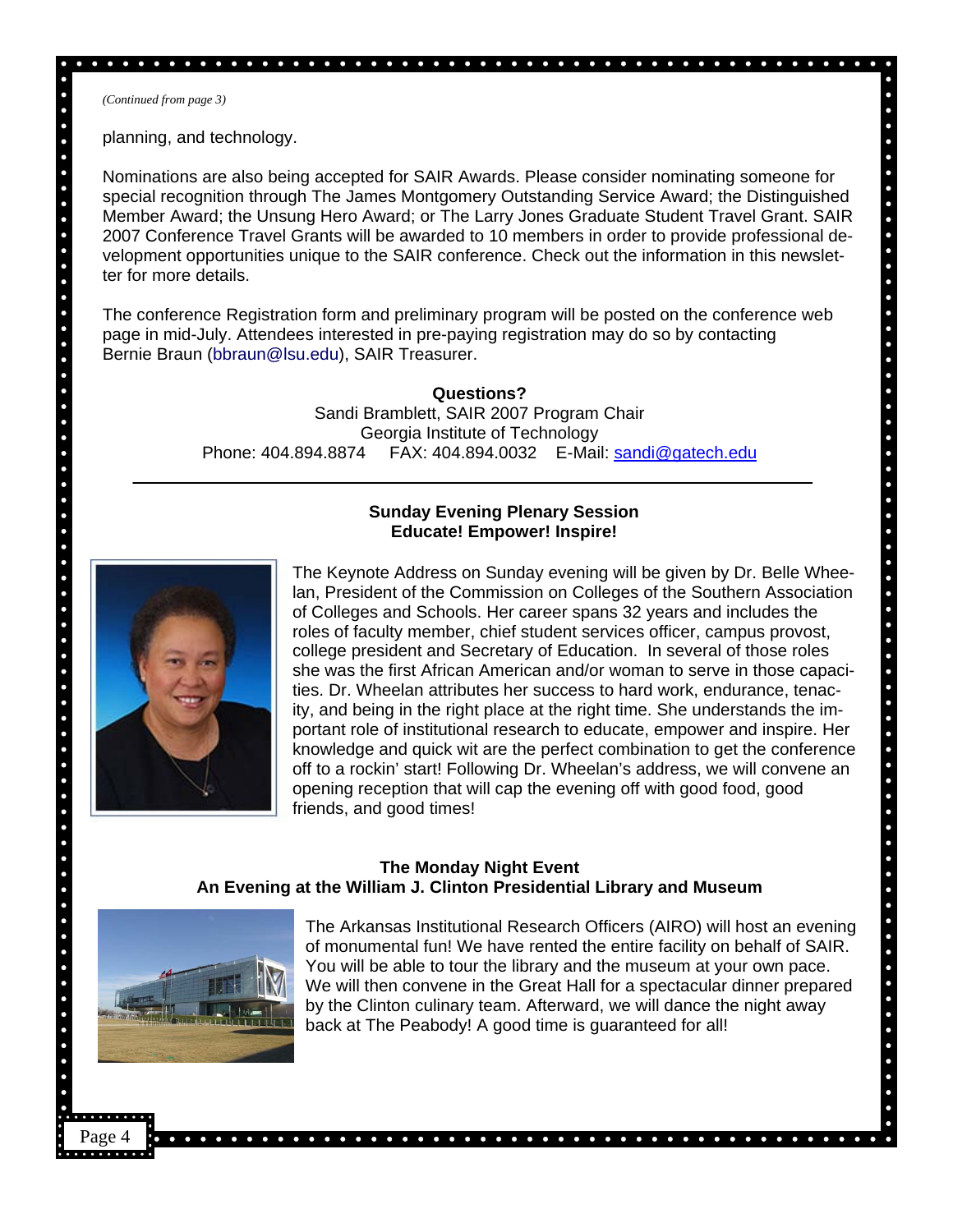### **Program Tracks**



. . . . . . . .

. . . . . . . . . . . . . .

 $\bullet$  $\bullet$ 

 $\ddot{\bullet}$  $\bullet$  $\ddot{\bullet}$  $\bullet$  $\bullet$  $\bullet$  $\bullet$ 

. . . . . .

 $\bullet$ 

.....

 $\bullet$  $\bullet$  $\bullet$  $\bullet$  $\bullet$  $\bullet$  $\bullet$  $\bullet$  $\bullet$ 

Page 5

. . . . . . .

Your proposal should pertain to one or more of the six following tracks:

The **Accreditation Track** welcomes proposals that address the principles of accreditation adopted by the Southern Association of Colleges and Schools. Our members will gain valuable insights into how your knowledge and expertise informs this important process of external peer review.

The **Assessment Track** welcomes proposals that address authentic approaches to evaluating administrative, support and learning outcomes. Whether reflecting upon insights gained from national surveys or highlighting improved learning outcomes based upon locally developed assessment measures, we want to learn from you about assessment.

The **Community College Track** is a burgeoning area of interest at SAIR. The size and diversity of the community college sector requires us to learn as much as we can about these institutions. If you have knowledge of or experience with community colleges, we welcome your proposal.

The **Institutional Research Track** welcomes proposals that address the effective and efficient collection of data to inform college and university decisions. In addition to data collection, proposals may also address data analysis and best practices for data dissemination to various stakeholders.

The **Planning Track** welcomes proposals that address how legitimate planning processes shape the agenda for your institution. Because thoughtful planning informs decisions, presentations involving strategic planning, enrollment management, budget forecasting, etc. are particularly useful.

The **Technology Track** welcomes proposals that address the use of technology to facilitate our work. Sessions that demonstrate creative and innovate uses of multiple media will enable us to improve upon services to our own institutions.

### **Program Sessions**

The conference program will include pre-conference workshops along with concurrent paper, panel, roundtable, software demonstration, and special interest group sessions. Throughout the conference, as we collaborate on important professional topics, you'll have the opportunity to meet new colleagues and renew friendships. *Educate, Empower, and Inspire in Little Rock!*

Proposals addressing all areas relevant to the practice of institutional research, accreditation, assessment, community colleges, planning and technology are solicited. If Internet access is needed, please request such access during the proposal process. The following types of sessions are available:

### **Papers (45 minutes)**

Papers should describe a research study or an effective process or technique (quantitative or qualitative), present a theoretical approach to a problem or issue, or review the literature on a topic of interest to institutional researchers.

### **Panels (60 minutes)**

Panel presentations involve three or four persons who present different perspectives on a common theme or topic. The proposal should describe the common theme/topic and the major points of discussion. The proposal should also describe how each panelist contributes a different perspective to the session.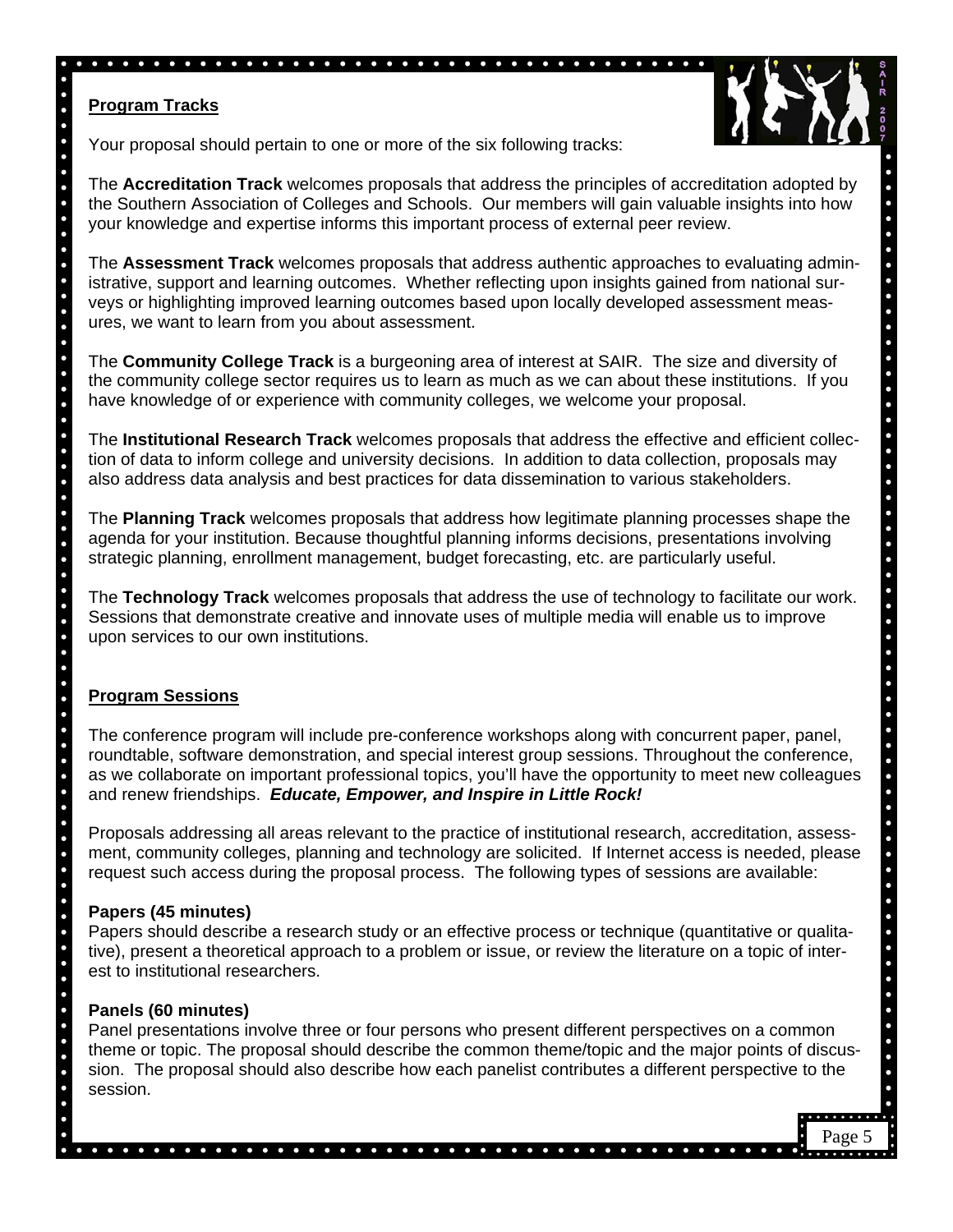### **Roundtables (60 minutes)**

Roundtable sessions occur during lunch on Monday, October 8 and offer an opportunity for a convener to give a brief overview of a relevant topic that leads to

an engaged and lively discussion. A proposal should include a description of the topic and the convener's relevant expertise and experience.

### **Software Demonstrations (45 minutes)**

Presentations should demonstrate one or more software packages or programming solutions that are applicable to the work of institutional researchers. The proposal should describe the relative strengths, weaknesses, and special features of the product or solution. The presenter should also discuss the hardware required for the software/solution.

### **Workshops (3 or 6 hours)**

Workshops provide the opportunity for in-depth discussion and instruction on a single topic. Demonstrations, exercises, group activities, and other methods of experiential learning are appropriate and desirable. Proposals should outline the specific objectives of the workshop, the intended audience (novice or experienced researchers, prerequisite knowledge/skills, etc.), the instructional techniques, and the qualifications of the instructor(s). Proposals also must include an estimate of the reimbursable expenses and the minimum and maximum number of participants allowed. Workshops occur on Saturday and Sunday, October 6 -7. The technology workshops will be held off site at Pulaski Tech. Transportation will be provided for the 20 minute drive from the conference hotel. Other workshops will be held at The Peabody.

### **Special Interest Group (SIG) Meetings (45 minutes)**

State, regional, sector and topical SIGs are opportunities for discussion of issues and topics of importance to particular groups of participants. To reserve meeting space for a SIG, check the appropriate button on the electronic proposal form.

#### **Equipment**

Please clearly indicate on the electronic proposal form what you will need in terms of equipment for your presentation. SAIR will make every effort to accommodate reasonable requests. Note that all presenters must provide their own laptop computers for doing their presentation. For additional infor-mation, contact the Program Chair, Sandi Bramblett [\(sandi@gatech.edu\)](mailto:sandi@gatech.edu).

### **Facilitators**

The session facilitators' primary tasks are to introduce the sessions, distribute session evaluation materials, return session evaluation materials to the presenter, and assure that sessions begin and end on time. Whether a newcomer or veteran, serving as a facilitator is an excellent way to become involved in SAIR. If you would like to serve as a facilitator, you may either submit your information now via the proposal form or in July when the registration website becomes available. For more information, you may contact our Facilitator Chair, Cathy Tanner via e-mail at [tanner530@bellsouth.net.](mailto:tanner530@bellsouth.net) You will earn the undying gratitude of your program planning committee plus your name will be entered in a drawing to receive fabulous prizes!

### **Important Information for all Participants**

All participants are expected to pay conference registration fees, and those submitting proposals acknowledge their intent to register by submitting a proposal. Honoraria are not paid to presenters, although reasonable expenses are reimbursed for workshop materials.

### . . . . . . . .

Page 6



 $\bullet$  $\bullet$  $\bullet$ 

 $\bullet$  $\bullet$ 

. . . . . . . . . . . . . . . . .

 $\bullet$  $\bullet$ 

 $\bullet\hspace{1mm}\bullet\hspace{1mm}\bullet\hspace{1mm}$ 

 $\bullet$  $\bullet$  $\bullet$ 

. . . . . . . . .

 $\bullet$  $\bullet$ 

. . . . . . . . . . .

 $\bullet$  $\bullet$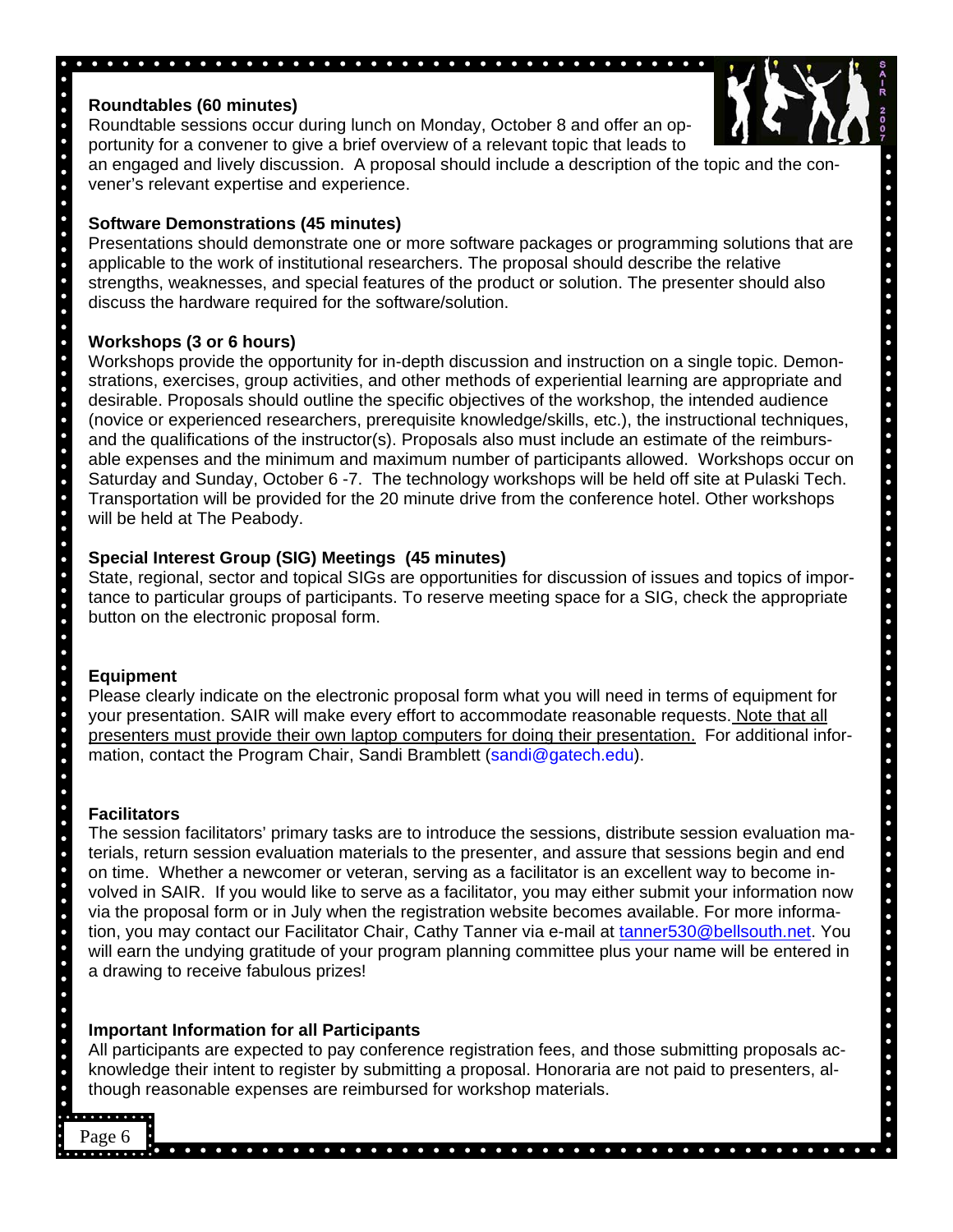# Apply for a SAIR 2007 Conference Travel Grant

 $\bullet$ 

**SAIR 2007 Conference Travel Grants** are awarded to 10 members in order to promote professional development among institutional research professionals. Awards are available to both active members and newcomers (individuals who will become new members of SAIR at this annual conference).

Grants are awarded in the amount of \$300, plus waiver of conference registration fees (an additional \$125 value).

To apply for a travel grant, send the following information to Jon Acker [\(jon@oir.ua.edu\)](mailto:jon@oir.ua.edu) by August 1, 2007:

- 1. Your name and institution/organization of employment
- 2. A brief resume/curriculum vitae
- 3. A statement of how the grant will contribute to your professional development, particularly with regard to future activity in SAIR
- 4. A statement describing your financial need and information about any financial support available from your institution and/or possible sources

Please put "SAIR Travel Grant" in the subject line of your email.

Winners of a travel grant will be notified by **August 15, 2007.**

## Apply for the Larry G. Jones Graduate Student Travel Grant

The **Larry G. Jones Graduate Student Travel Grant** will be awarded for the 2007 SAIR Conference. Established in 2005 to honor past SAIR president and executive board member Larry G. Jones, the travel grant will be awarded annually to a deserving graduate student who meets the award criteria. A total of \$500 will be awarded to the successful applicant to defray travel expenses associated with the annual SAIR conference and the conference registration fee will be waived as well.

The applicant for the Larry G. Jones Graduate Student Travel Grant must be currently enrolled as a graduate student at either the master's or PhD level at an accredited institution of higher education. Enrollment must be verified via letter from the registrar of the home institution. The applicant must also have submitted a scholarly paper which has been accepted for presentation at the annual SAIR conference.

For further information, please visit the SAIR website [http://www.sair.org/Conferences/larry-jones](http://www.sair.org/conferences/larry-jones-travel-grant.asp)[travel-grant.asp](http://www.sair.org/conferences/larry-jones-travel-grant.asp) or contact Kathleen Morley at Kathleen morley@baylor.edu. Please put "Larry G. Jones Graduate Student Travel Grant" in the subject line of the email.

 $\bullet$  $\bullet$  $\bullet$  $\bullet$ 

. . . . . . .

 $\bullet$ 

. . . . . . . . . . . . . .

 $\bullet$  $\bullet$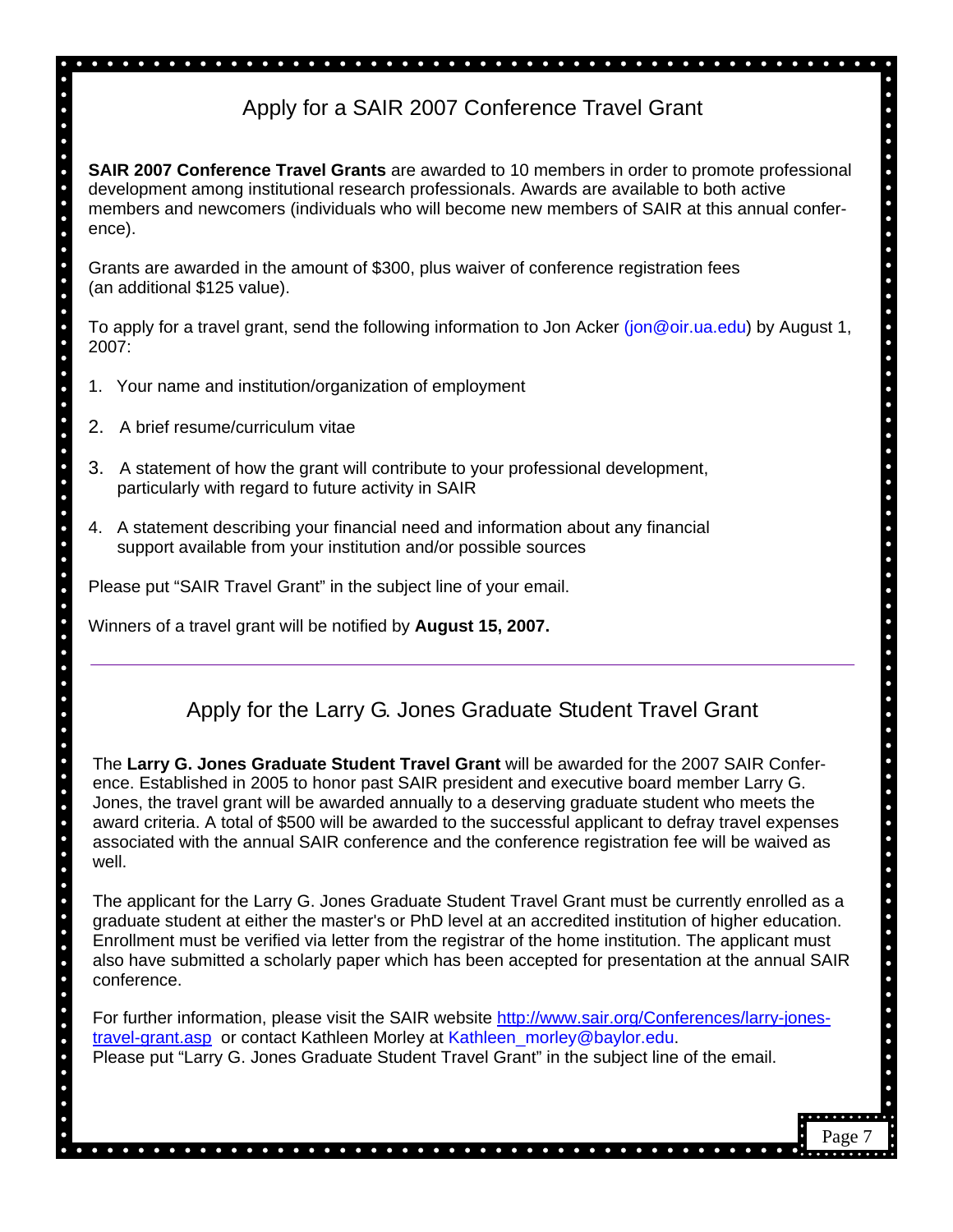

## Submit a proposal to the SAIR 2007 Conference Proposal Due Date: May 14, 2007

Submit a proposal to the SAIR 2007 Conference! All conference registrants, whether SAIR newcomers or veterans, are encouraged to respond to this call for participation. SAIR provides an outstanding venue for you to inform others about ongoing planning, research and evaluation activities on your campus.

This year proposals are only being accepted online.

Online form: <http://www.sair.org/proposals>

Details on program tracks, program sessions and instructions: [http://www.sair.org/Conferences/2007-little-rock/prosp.asp](http://www.sair.org/conferences/2007-little-rock/prosp.asp)

### **So get online and submit a proposal today!**

If for any reason you can not submit your proposal via the web, please contact the Program Chair, Sandi Bramblett at 404.894.8874 or [sandi@gatech.edu.](mailto:sandi@gatech.edu)

### Call for Nominations By Jim Eck, Past President

As Chair of the SAIR 2007 Nominating Committee, I encourage you to respond soon to the "Call for Nominations" at [http://www.sair.org/Call\\_For\\_Nominations/sair\\_nominations.html.](http://www.sair.org/call_for_nominations/sair_nominations.html) You are welcome to submit for any or all of the positions more than one name with supporting information. We also encourage you to nominate yourself if you want to serve SAIR in one of these available capacities.

The current SAIR Board can be accessed at [http://www.sair.org/Officers\\_Committees/Officers/](http://www.sair.org/officers_committees/officers/officers2.asp) Officers2.asp. Specifically, the Nominating Committee's task will be to provide by June an election ballot with a slate of nominations for the following positions to be filled effective October 9, 2007:

- 1) Vice President/President Elect and 2008 Program Chair (in Nashville, Tennessee)
- 2) Treasurer Currently Bernie Braun of Louisiana State University
- 3) Member at Large Currently Mary Harrington of University of Mississippi
- 4) Member at Large Currently Michelle Hall of Southeastern Louisiana University
- 5) Five Nominating Committee members to participate in the 2008 nomination process

Please send an email to [jeck@rollins.edu](mailto:jeck@rollins.edu) if you have any questions. The Nominating Committee values your input.

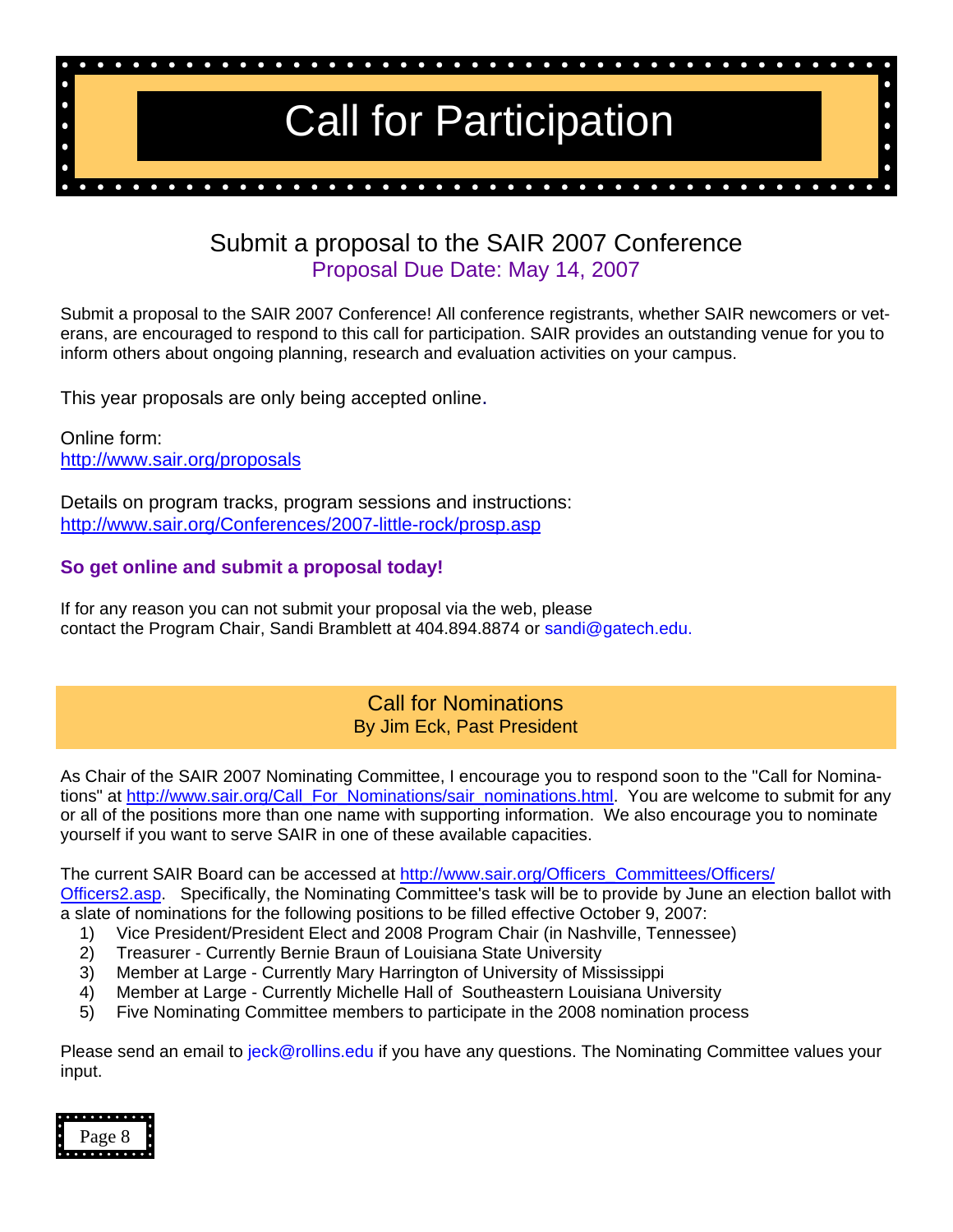

## Call for Nominations for SAIR Awards By Kathleen Morley, Member-at-Large

The Southern Association for Institutional Research (SAIR) has established three awards to recognize the contributions of members to the Southern Association or

to the field of institutional research. SAIR members are invited to nominate deserving colleagues for one of the following awards and recognitions.

### **The James R. Montgomery Outstanding Service Award**

This award is given to an individual who has made a significant contribution to SAIR over an extended period of time. Each nominee must have been a SAIR member for over five years and cannot be a member of, or a candidate for, the Board of Directors during the year nominated. In addition, two of the following criteria must be met:

1) The nominee has been a member of the Board of Directors or a chair of either a conference or a committee appointed by the SAIR president. 2) has been an officer of, or a recognized leader in the establishment of, a state or special interest group which has been associated with SAIR; and 3) has made a professional contribution to SAIR by being actively involved in a combination of the following: a) has presented contributed papers at a SAIR conference; b) has organized, offered or acted as a primary participant in workshops at the SAIR annual conference or at workshops sponsored by an affiliated SAIR organization or group; c) has contributed in some other specific significant way that has advanced the professionalism of SAIR.

### **SAIR Special Recognition Unsung Hero/Heroine Award**

This award recognizes the ongoing contributions of a member to SAIR and to the field of institutional re-search and planning in the broadest sense. This award honors individuals whose effort and initiative might not otherwise receive public recognition. The types of effort to be considered include management assignments, innovative projects or ideas, development of new initiatives, or other ongoing service to SAIR, other than as an elected officer. [For purposes of this award, officer is defined as President, Secretary or Treasurer.]

All members of SAIR are eligible to receive the award with the following exceptions: 1) A person who has previously won the award; and 2) Officers of SAIR shall not be eligible until five years have passed since completion of their most recent term of office.

#### **Distinguished Membership Award**

Distinguished Membership may be awarded to members or former members who have made distinguished contributions to institutional research. This award is a meaningful recognition of significant effort in the field of institutional research. Distinguished Membership status is retained for the lifetime of the individual. (Persons retiring from active service in institutional research may be recognized through the award of emeritus membership rather than with the Distinguished Membership Award.)

A member or former member nominated for Distinguished Membership should meet the following qualifications: 1) has been an active and contributing member of SAIR; 2) has contributed substantially to the field of institutional research over an extended period of time, either in the practice of institutional research or in a supporting role (e.g. faculty, college president); and 3) has influenced higher education policies and practice through work or research.

Page 9

*See Nominations Process on Page 10*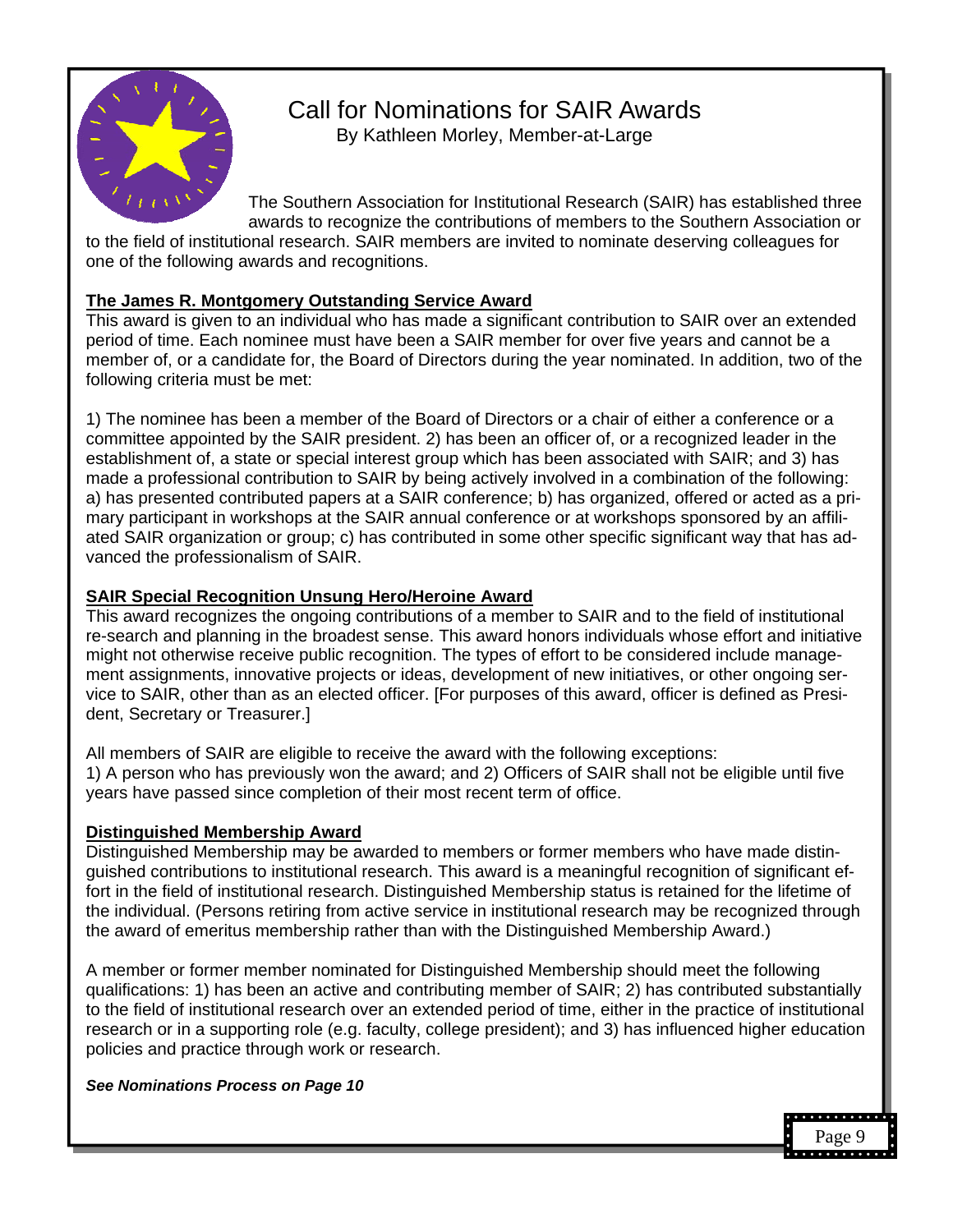

# SAIR Awards Nomination Process

Send an e-mail attachment in Microsoft Word format by July 31, 2007 to Kathleen Morley at the following e-mail address: Kathleen Morley@baylor.edu.

The attachment should include the following sections:

SAIR Award Name: Nominator information: name, current position, company or institutional affiliation, address, phone, fax, and email

Nominee information: name, current position, company or institutional affiliation, address, phone, fax, and email

Has this nomination been discussed with the nominee? (Yes or No)

Provide a brief summary of the nominee's accomplishments in reference to the award for which they are nominated; Has this achievement been the basis of any other previously awarded SAIR Award? If yes, how does this nomination differ from previous body of work honored?

Provide a narrative summary of 1,000 words or less. Include the following in your narrative: evaluate the nominee's accomplishments and a specific identification of the work to be recognized; explain why the nominee is being recommended for this award with regard to the stated purposes of the award; if the nominee has received another SAIR Award within the last five years, specifically describe why this nomination is appropriate; if the nominee has received a previous SAIR Award, describe why this award nomination does not cover the basis for a previous award; analyze patents if cited; and if the nominee is not the sole author of works, specify the contribution of the nominee.

Questions regarding the awards process should be directed to Kathleen Morley via e-mail at [Kath](mailto:kathleen_morley@baylor.edu)[leen\\_Morley@baylor.edu o](mailto:kathleen_morley@baylor.edu)r by phone at (254) 710-8837.

# SAIR 2008 Nashville, TN

People come to Nashville for the music. Always have. Always will. Music speaks to our souls and, here in Music City, there's a lot of talking going on. From small intimate clubs on Lower Broad to the world-famous Grand Ole Opry to a world-class symphony hall to songwriter nights at dozens of locations, you can experience music firsthand in more than 100 live venues. Just remember: the person sitting next to you might have just written a new hit song. You never know. And that's just part of the magic of a visit to Music City.



The Downtown Sheraton is within walking distance of the Ryman Auditorium "Mother Church of Country Music"; the Country Music Hall of Fame and Museum; all the Honky Tonks on Lower Broadway; Printer's Alley; Bicentennial Capitol Mall; and Fort Nashborough.

There are great places to eat, dance, drink and be merry. Learn the newest line dances at the Wild Horse Saloon and then dance your way over to the famous Tootsie's Orchid Lounge. Want to hear some blues? Be sure to visit BB King's. There are lots of fun touristy shops in the downtown area or hop a cab over to the Opry Mills mall at Opryland, also home of the Grand Ole Opry. Culture, yes -Nashville is somewhere between culture and agriculture. The Frist Center for the Visual Arts, the new Schermerhorn Symphony Hall, and the Tennessee Performing Arts Center are within walking distance.

**So plan on joining your SAIR friends in Nashville for SAIR 2008!** 

### . . . . . . . . . . . . . Page 10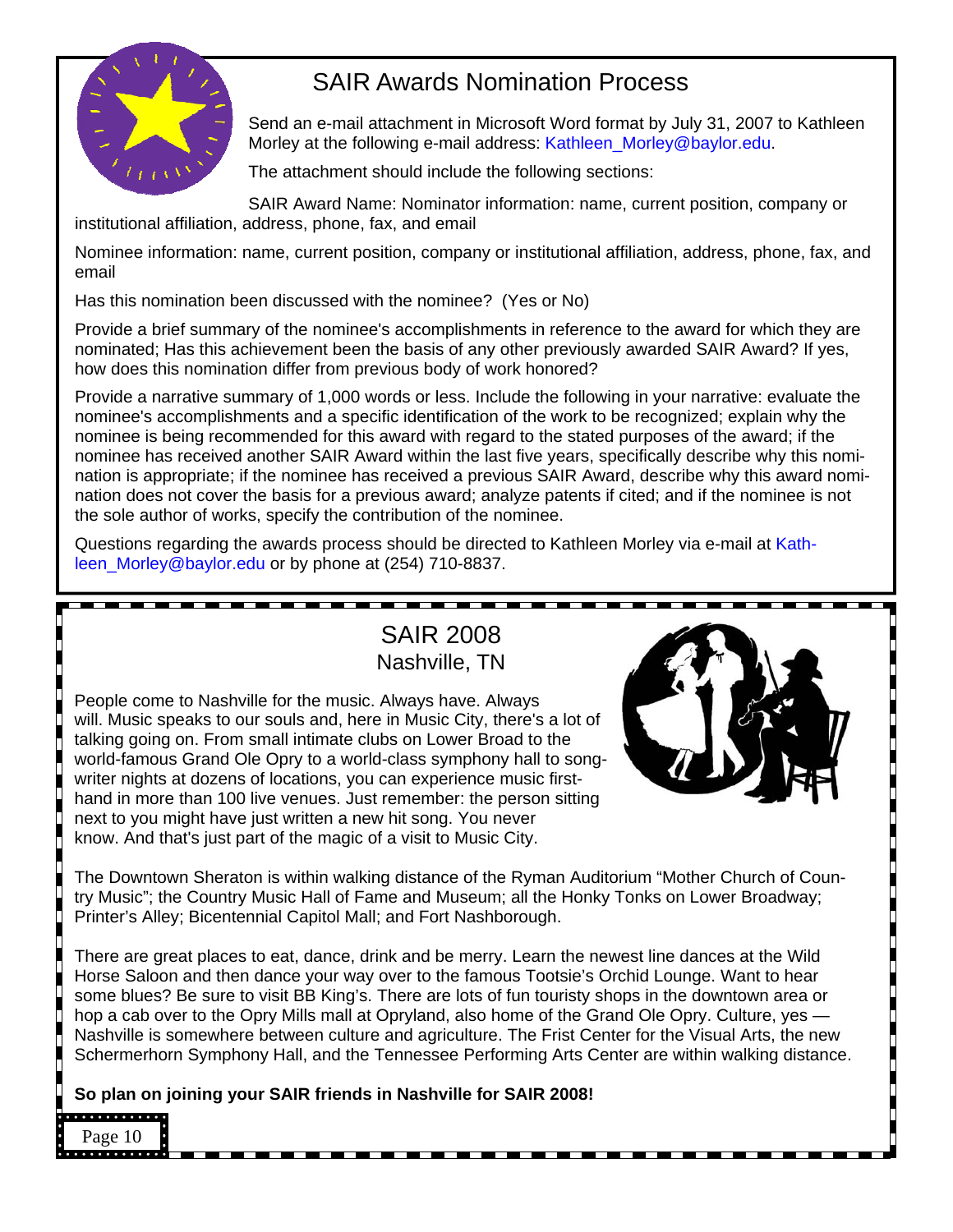# SAIR 2006 Papers are Now Online

SAIR members can access the papers that were presented at the SAIR 2006 conference via the login screen located a[t http://www.sair.org/Conferences/2006-](http://www.sair.org/conferences/2006-arlington/papers/sairlogin.html) [Arlington/papers/sairlogin.html.](http://www.sair.org/conferences/2006-arlington/papers/sairlogin.html) The user name and password have not changed. If you have not submitted your presentation for inclusion, please send it to Michelle Hall [\(mhall@selu.edu\)](mailto:mhall@selu.edu).

If you need the username and password to access this page, please notify Michelle Hall at [mhall@selu.edu o](mailto:mhall@selu.edu)r Darla Fletcher at [darlafletch@yahoo.com.](mailto:darlafletch@yahoo.com) 

**SAIR 2008 Nashville, Tennessee** October 18-21, 2008

**SAIR 2009 Dallas, Texas**  October 17-20, 2009

# Upcoming Events in the SAIR Region

4/13/2007 - 4/17/2007 NCSU Assessment Symposium The 2007 NCSU Undergraduate Assessment Symposium, "Systematic, Systemic & Sustainable Assessment: A Process of Inquiry," will be held at the Embassy Suites Hotel in Cary, NC. [http://www.ncsu.edu/assessment/](http://www.ncsu.edu/assessment/symposium) [symposium/](http://www.ncsu.edu/assessment/symposium) 

6/2/2007— 6/6/2007 AIR Forum The Association for Institutional Research (AIR), 47th Annual Forum at the Hyatt Regency Crown Center, 2345 McGee St, Kansas City, Missouri.

#### 6/17/2007 - 6/24/2007

Data Policy Institute The National Summer Data Policy Institute is a one-week intensive session held in the Washington, D.C. area. The overall purpose of the Institute is to provide researchers with opportunities to gain access to some of the most comprehensive education resources in the nation.

6/24/2007 IPEDS Teaching Institute Bolger Center, Potomac, MD

7/26/2007 - 7/28/2007 NCCI conference in New Orleans

8/1/2007—8/3/2007 TENNAIR Annual Conference in Nashville, TN "Looking at the Past and Preparing for the Future: Driving Toward Improvement" [http://Tennair.org](http://tennair.org)

> Regional events excerpted from AIR calendar and is not a comprehensive list. Visi[t http://airweb.org fo](http://airweb.org)r more information and event listings.

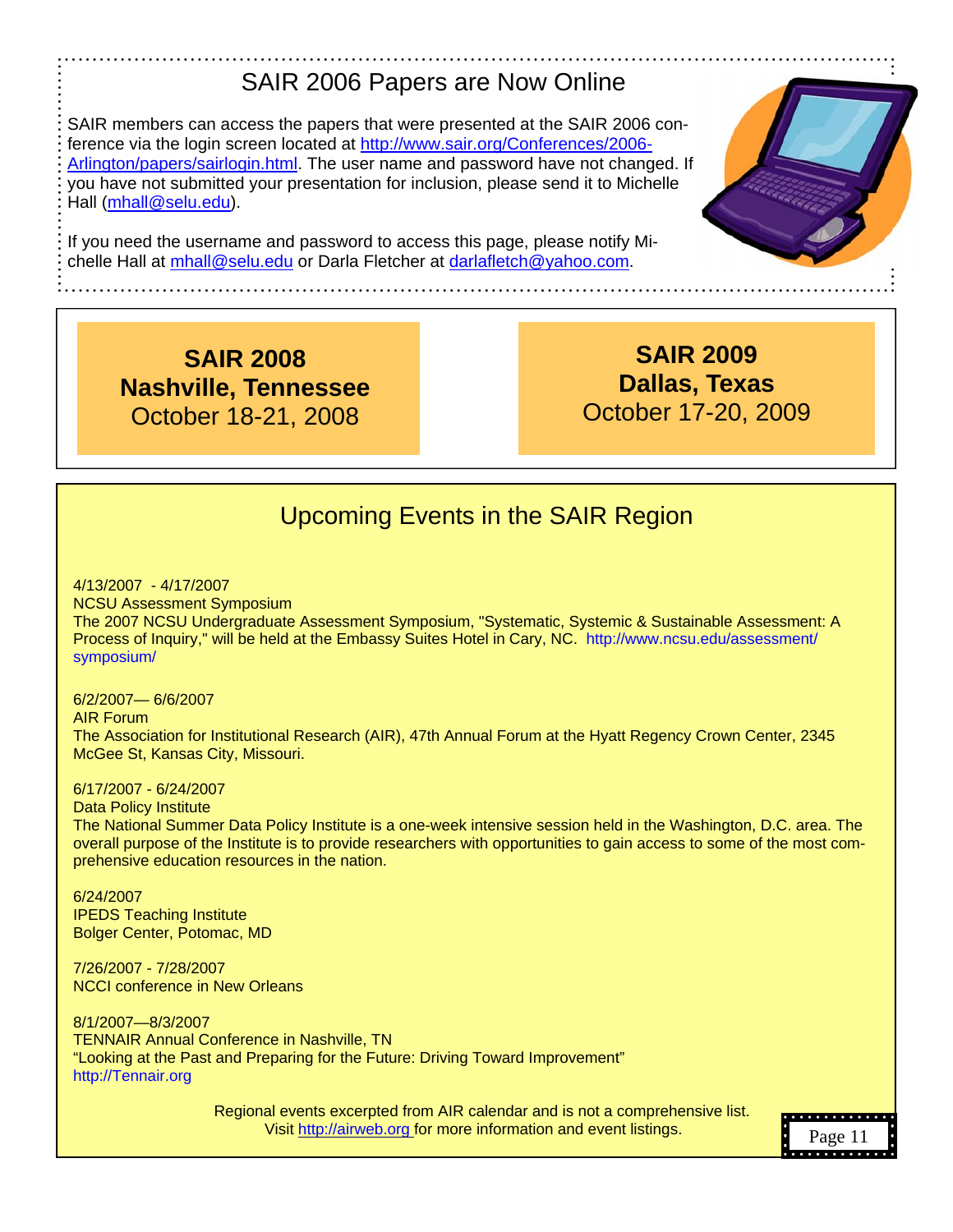## **SAIR Financial Statement Calendar Year 2006**

| Assets as of December 31, 2005        | <b>SAIR</b>    | CMG            | <b>Total</b>   |
|---------------------------------------|----------------|----------------|----------------|
| <b>Bank</b> balance                   | \$62,690.77    | \$             | \$62,690.77    |
| <b>Investment</b> balance             | 47,062.58      | 1,726.67       | 48,789.25      |
|                                       |                |                |                |
| <b>Total</b>                          | \$109,753.35   | \$<br>1,726.67 | \$111,480.02   |
|                                       |                |                |                |
| <b>Income during the Year:</b>        |                |                |                |
| New and Renewed Memberships           | 3,300.00<br>\$ | \$             | \$<br>3,300.00 |
| <b>CMG</b> Contribution               |                | 305.00         | 305.00         |
| 2006 Conference                       | 99,679.75      |                | 99,679.75      |
| 2005 Conference                       | 7,372.25       |                | 7,372.25       |
| <b>BIRC</b> Grant                     | 2,000.00       |                | 2,000.00       |
| <b>Jones Grant</b>                    | 500.00         |                | 500.00         |
| <b>Checking Interest</b>              | 67.84          |                | 67.84          |
| <b>Investment Interest</b>            | 2,115.65       | 86.48          | 2,202.13       |
| <b>Total Income</b>                   | \$115,035.49   | \$<br>391.48   | \$115,426.97   |
| <b>Expenditures during the Year:</b>  |                |                |                |
| 2005 Conference (Best Paper)          | \$<br>500.00   | \$             | \$<br>500.00   |
| 2006 Conference                       | 88,240.59      |                | 88,240.59      |
| January 2006 Board/Planning Meeting   | 3,054.95       |                | 3,054.95       |
| <b>BIRC</b> Grant                     | 1,830.96       |                | 1,830.96       |
| Jones Grant                           | 500.00         |                | 500.00         |
| Corporate Filing Fee                  | 61.25          |                | 61.25          |
| Tax Preparation                       | 150.00         |                | 150.00         |
| <b>Financial Review</b>               | 500.00         |                | 500.00         |
| Postage                               | 239.14         |                | 239.14         |
| <b>Communications Specialist</b>      | 5,000.00       |                | 5,000.00       |
| June Board Meeting                    | 306.17         |                | 306.17         |
| <b>SACS</b> Meeting                   | 1,329.23       |                | 1,329.23       |
| Postcard for Proposals                | 199.00         |                | 199.00         |
| Checks                                | 36.00          |                | 36.00          |
| Miscellaneous                         | 202.69         |                | 202.69         |
| <b>Total Expenditures</b>             | \$102,149.98   | \$             | \$102,149.98   |
| <b>Total net income during period</b> | \$12,885.51    | \$<br>391.48   | \$13,276.99    |
| Assets as of December 31, 2006        |                |                |                |
| <b>Bank</b> balance                   | \$73,460.63    | \$             | \$73,460.63    |
| Investment balance                    | 49,178.23      | 2,118.15       | 51,296.38      |
| <b>Total</b>                          | \$122,638.86   | \$<br>2,118.15 | \$124,757.01   |
|                                       |                |                |                |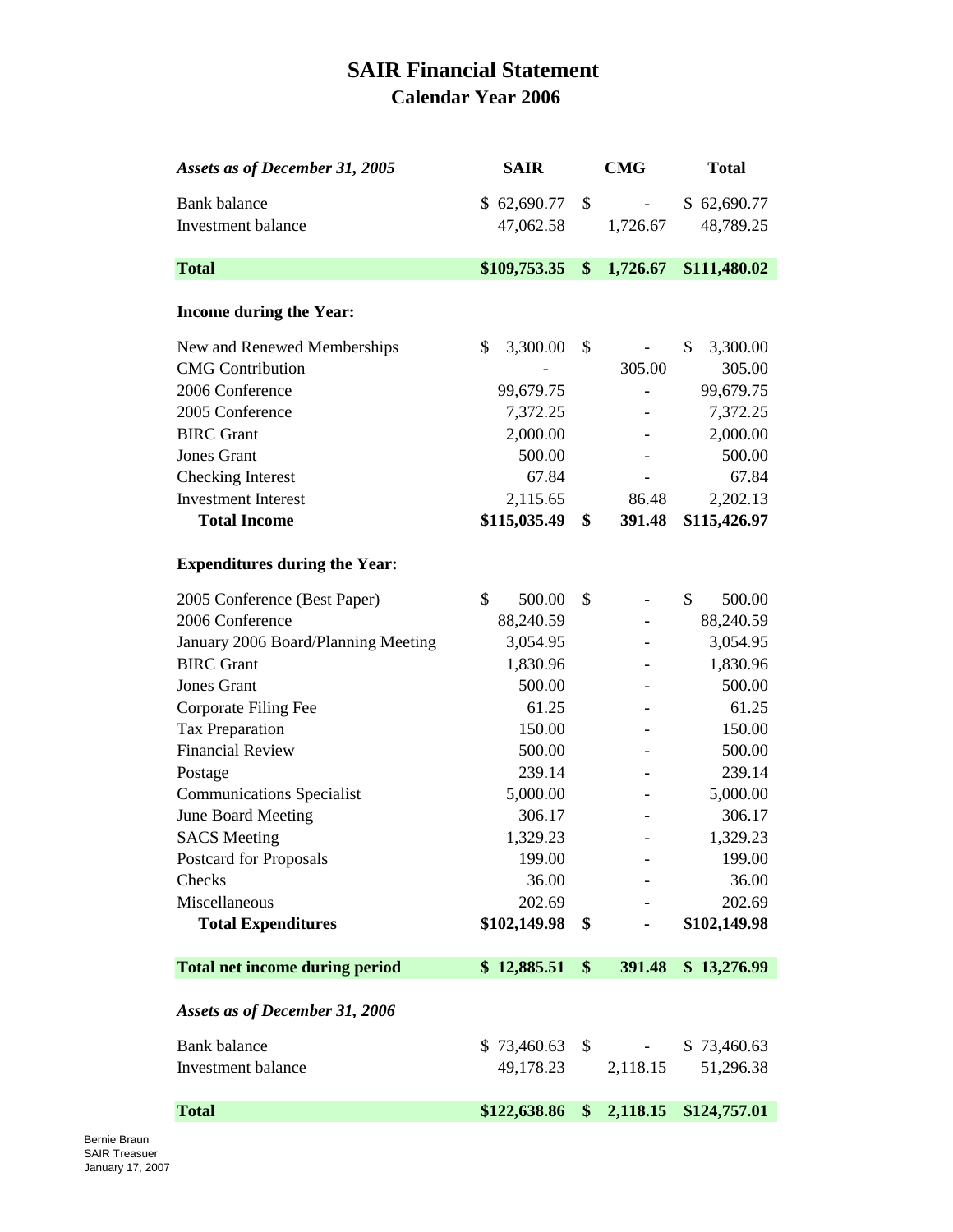

**SAIR 2007 "We're ready to rock Little Rock!"** 

# A Little Look at Little Rock History

In 1722, French explorer, Bernard de la Harpe, lands near a small rock formation on the south bank of the Arkansas River which he reputedly names La Petite Roche (the little rock).

In 1836, Arkansas becomes the 25th state, and Little Rock became the official capital city.

1957 - The Little Rock Nine are enrolled at Little Rock's Central High School after public protests and the Arkansas National Guard, under the direction of Governor Orval Faubus, prevents their first attempt at enrollment. President Eisenhower dispatches federal troops to ensure the students' safety and enforce their right to attend school. These events are collectively referred to as the Crisis at Central High.

In 1992, Bill Clinton is elected President of the United States. He delivers an election night acceptance speech from the front steps of the historic Old State House in downtown Little Rock. He is the first person from the state of Arkansas to be elected President. He is elected to a second term in 1996.

In 2004, William J. Clinton Presidential Center opens with a host of dignitaries and celebrities, including President George W. Bush, and former presidents George H. W. Bush and Jimmy Carter.

Read more on Little Rock at [http://en.wikipedia.org/wiki/Little\\_Rock,\\_Arkansas](http://en.wikipedia.org/wiki/Little_Rock,_Arkansas ) 

## Little Rock Miscellaneous Facts

The city population is 184,564 (based on 2005 data) and the city size is 116.81 sq mi.

Douglas MacArthur was from Little Rock.

The nation's all-time best-selling African American novelist, E. Lynn Harris, is a Little Rock native. William Grant Still, also a Little Rock native, was the first African American conductor of a major symphony.

Charles Lindbergh made a stop in Little Rock in 1927, four months after he crossed the Atlantic Ocean in the "Spirit of St. Louis."

Socks Clinton, former First Feline of the White House, was born in Little Rock.

Little Rock is home to the "cheese dog", a hot dog with cheese inserted in the middle. Invented in 1956, the cheese dog met with much success, but its predecessor, the "chili dog" - a frankfurter with a tiny amount of chili encased inside - did not fair as well.

Read more facts [at http://](http://www.littlerock.com/media/fun-facts.asp) [www.littlerock.com/media/fun-facts.asp](http://www.littlerock.com/media/fun-facts.asp)

### Find out more about Little Rock

Little Rock Chamber of Commerce [http://www.littlerockchamber.com/](http://littlerockchamber.com)

Heart of Arkansas [http://www.heartofarkansas.com/](http://www.heartofarkansas.com) 

Little Rock Visitors and Convention Bureau <http://www.littlerock.com>